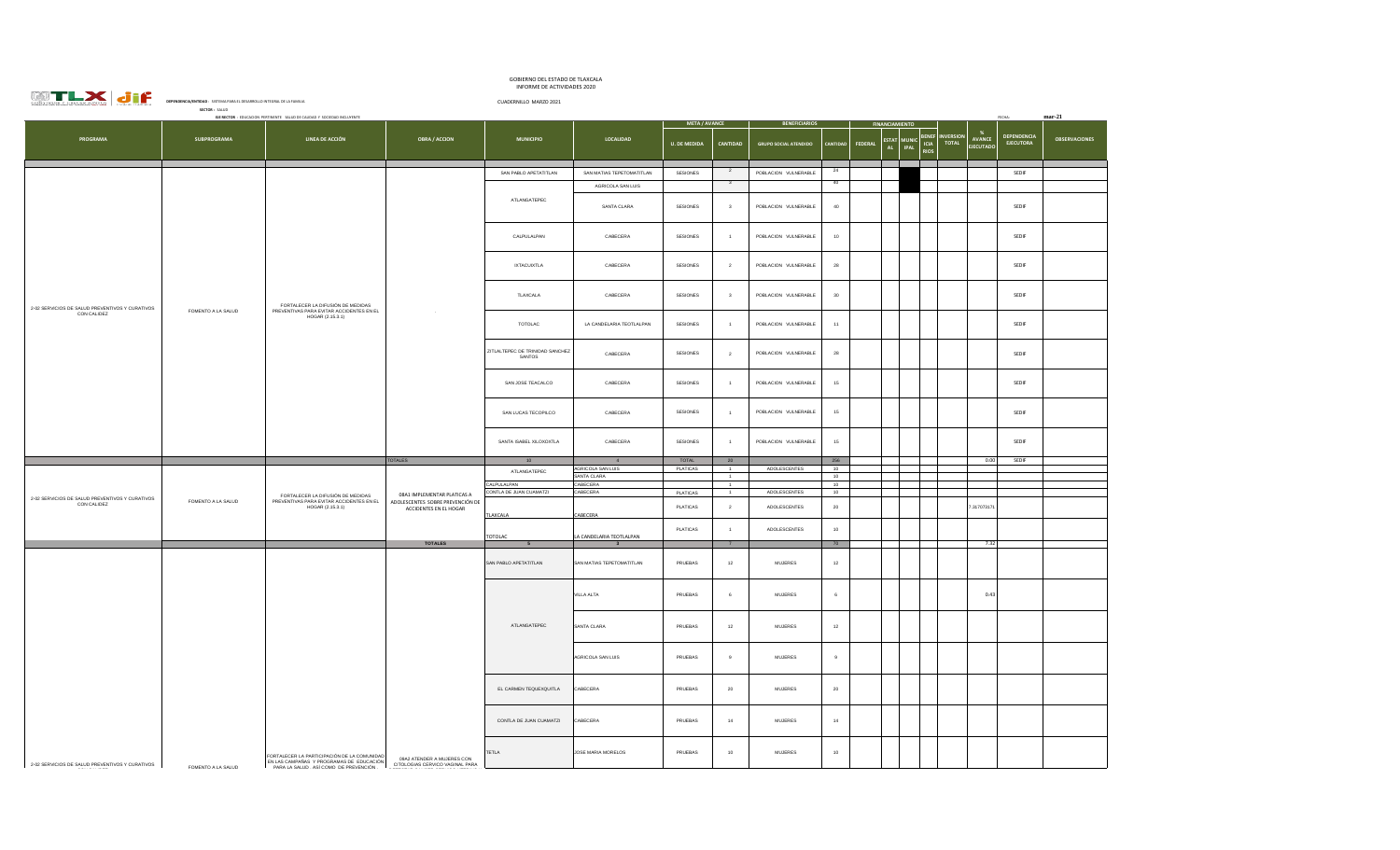|                                                                |                    |                                                                                                                                                                                               |                      |                                                    |                               | <b>BENEFICIARIOS</b>                                                                                                                                                                                                                                                                                                                                                                                                                                                                                                                                                                                                                                                                                                                                                          |                 |                              |          |                 |                                             |                          |                                   |                                 |                      |  |
|----------------------------------------------------------------|--------------------|-----------------------------------------------------------------------------------------------------------------------------------------------------------------------------------------------|----------------------|----------------------------------------------------|-------------------------------|-------------------------------------------------------------------------------------------------------------------------------------------------------------------------------------------------------------------------------------------------------------------------------------------------------------------------------------------------------------------------------------------------------------------------------------------------------------------------------------------------------------------------------------------------------------------------------------------------------------------------------------------------------------------------------------------------------------------------------------------------------------------------------|-----------------|------------------------------|----------|-----------------|---------------------------------------------|--------------------------|-----------------------------------|---------------------------------|----------------------|--|
| PROGRAMA                                                       | <b>SUBPROGRAMA</b> | LINEA DE ACCIÓN                                                                                                                                                                               | <b>OBRA / ACCION</b> | <b>MUNICIPIO</b>                                   | LOCALIDAD                     | <b>U. DE MEDIDA</b>                                                                                                                                                                                                                                                                                                                                                                                                                                                                                                                                                                                                                                                                                                                                                           | <b>CANTIDAD</b> | <b>GRUPO SOCIAL ATENDIDO</b> | CANTIDAD | FEDERAL<br>AL . | BENEF<br>ICIA<br><b>IPAL</b><br><b>RIOS</b> | <b>NVERSION</b><br>TOTAL | $\%$<br>AVANCE<br><b>EJECUTAD</b> | <b>DEPENDENCIA</b><br>EJECUTORA | <b>OBSERVACIONES</b> |  |
| CON CALIDEZ                                                    |                    | DETECCIÓN Y COMBATE DE ENFERMEDADES (COMBET CANCER CERVICO UTERINO MANARIO.                                                                                                                   |                      | TLAXCALA                                           | CABECERA                      | PRUEBAS                                                                                                                                                                                                                                                                                                                                                                                                                                                                                                                                                                                                                                                                                                                                                                       | $27\,$          | MUJERES                      | $27\,$   |                 |                                             |                          |                                   |                                 |                      |  |
|                                                                |                    |                                                                                                                                                                                               |                      | TZOMPANTEPEC                                       | CABECERA                      | PRUEBAS                                                                                                                                                                                                                                                                                                                                                                                                                                                                                                                                                                                                                                                                                                                                                                       | 19              | MUJERES                      | 19       |                 |                                             |                          |                                   |                                 |                      |  |
|                                                                |                    |                                                                                                                                                                                               |                      | TLAXCO                                             | EL ROSARIO                    | PRUEBAS                                                                                                                                                                                                                                                                                                                                                                                                                                                                                                                                                                                                                                                                                                                                                                       | 16              |                              | $16\,$   |                 |                                             |                          |                                   |                                 |                      |  |
|                                                                |                    |                                                                                                                                                                                               |                      | XALOSTOC                                           | CABECERA                      | PRUEBAS                                                                                                                                                                                                                                                                                                                                                                                                                                                                                                                                                                                                                                                                                                                                                                       | $13\,$          |                              | $13\,$   |                 |                                             |                          |                                   |                                 |                      |  |
|                                                                |                    |                                                                                                                                                                                               |                      | LA MAGDALENA TLALTELULCO                           | CABECERA                      | PRUEBAS                                                                                                                                                                                                                                                                                                                                                                                                                                                                                                                                                                                                                                                                                                                                                                       | 6               | MUJERES                      | 6        |                 |                                             |                          |                                   |                                 |                      |  |
|                                                                |                    |                                                                                                                                                                                               |                      | SAN LUCAS TECOPILCO                                | CABECERA                      | PRUEBAS                                                                                                                                                                                                                                                                                                                                                                                                                                                                                                                                                                                                                                                                                                                                                                       | $12\,$          |                              | $12\,$   |                 |                                             |                          |                                   |                                 |                      |  |
|                                                                |                    |                                                                                                                                                                                               |                      | SANTA ANA NOPALUCAN                                | CABECERA                      | PRUEBAS                                                                                                                                                                                                                                                                                                                                                                                                                                                                                                                                                                                                                                                                                                                                                                       | $\bf 24$        | <b>MUJERES</b>               | $\bf 24$ |                 |                                             |                          |                                   |                                 |                      |  |
|                                                                |                    |                                                                                                                                                                                               | <b>TOTALES</b>       | 12                                                 | 6                             | <b>TOTAL</b>                                                                                                                                                                                                                                                                                                                                                                                                                                                                                                                                                                                                                                                                                                                                                                  | 200             |                              | 200      |                 |                                             |                          | 0.43                              |                                 |                      |  |
|                                                                |                    |                                                                                                                                                                                               |                      | SAN PABLO APETATITLAN                              | SAN MATIAS TEPETOMATITLAN     | SOMATOMETRIA                                                                                                                                                                                                                                                                                                                                                                                                                                                                                                                                                                                                                                                                                                                                                                  | $35\,$          | NIÑOS                        | $35\,$   |                 |                                             |                          |                                   |                                 |                      |  |
|                                                                |                    |                                                                                                                                                                                               |                      | ATLANGATEPEC                                       | SANTA CLARA                   | <b>META / AVANCE</b><br><b>ESTAT</b> MUNIC<br>SOMATOMETRIA<br>50<br><b>NIÑOS</b><br>50<br>SOMATOMETRIA<br>$47\,$<br>NIÑOS<br>$47\,$<br><b>NIÑOS</b><br><b>SOMATOMETRIA</b><br>24<br>$\bf 24$<br>SOMATOMETRIA<br>NIÑOS<br>75<br>$75\,$<br>NIÑOS<br>SOMATOMETRIA<br>12<br>$12\,$<br><b>NIÑOS</b><br><b>SOMATOMETRIA</b><br>6<br>6<br>SOMATOMETRIA<br>$14$<br>NIÑOS<br>$14\,$<br>SOMATOMETRIA<br>$_{9}$<br>NIÑOS<br>9<br>NIÑOS<br><b>SOMATOMETRIA</b><br>16<br>16<br>SOMATOMETRIA<br>$12\,$<br>NIÑOS<br>$12\,$<br>300<br>300<br><b>HOMBRES</b><br>PRUEBA<br>$\overline{\phantom{a}}$<br>$5\phantom{.0}$<br>PRUEBA<br>15 <sub>15</sub><br>HOMBRES<br>$15\,$<br><b>HOMBRES</b><br>PRUEBA<br>$\overline{\phantom{a}}$<br>$5\overline{6}$<br>PRUEBA<br>$11$<br>HOMBRES<br>${\bf 11}$ |                 |                              | 1.45     |                 |                                             |                          |                                   |                                 |                      |  |
|                                                                |                    |                                                                                                                                                                                               |                      |                                                    | AGRICOLA SAN LUIS             |                                                                                                                                                                                                                                                                                                                                                                                                                                                                                                                                                                                                                                                                                                                                                                               |                 |                              |          |                 |                                             |                          |                                   |                                 |                      |  |
|                                                                |                    |                                                                                                                                                                                               |                      | TETLA                                              | JOSE MARIA MORELOS            |                                                                                                                                                                                                                                                                                                                                                                                                                                                                                                                                                                                                                                                                                                                                                                               |                 |                              |          |                 |                                             |                          |                                   |                                 |                      |  |
|                                                                |                    |                                                                                                                                                                                               |                      | TLAXCALA                                           | CABECERA                      |                                                                                                                                                                                                                                                                                                                                                                                                                                                                                                                                                                                                                                                                                                                                                                               |                 |                              |          |                 |                                             |                          |                                   |                                 |                      |  |
| 2-02 SERVICIOS DE SALUD PREVENTIVOS Y CURATIVOS<br>CON CALIDEZ | FOMENTO A LA SALUD | FORTALECER LAS ACCIONES DE PREVENCIÓN Y<br>CONTROL DEL SOBREPESO Y OBESIDAD DESDE LOS VIDOS MENORES DE 5 AÑOS DE EDAD<br>PRIMEROS AÑOS DE VIDA (LA 2.15.2.4) MEDIANTE SOMATOMETRIAS RELIZADAS |                      | TZOMPANTEPEC                                       | CABECERA                      |                                                                                                                                                                                                                                                                                                                                                                                                                                                                                                                                                                                                                                                                                                                                                                               |                 |                              |          |                 |                                             |                          |                                   |                                 |                      |  |
|                                                                |                    |                                                                                                                                                                                               |                      | ZITLALTEPEC DE TRINIDAD SANCHEZ CABECERA<br>SANTOS |                               |                                                                                                                                                                                                                                                                                                                                                                                                                                                                                                                                                                                                                                                                                                                                                                               |                 |                              |          |                 |                                             |                          |                                   |                                 |                      |  |
|                                                                |                    |                                                                                                                                                                                               |                      |                                                    | XALOSTOC                      | CABECERA                                                                                                                                                                                                                                                                                                                                                                                                                                                                                                                                                                                                                                                                                                                                                                      |                 |                              |          |                 |                                             |                          |                                   |                                 |                      |  |
|                                                                |                    |                                                                                                                                                                                               |                      | SAN JOSE TEACALCO                                  | CABECERA                      |                                                                                                                                                                                                                                                                                                                                                                                                                                                                                                                                                                                                                                                                                                                                                                               |                 |                              |          |                 |                                             |                          |                                   |                                 |                      |  |
|                                                                |                    |                                                                                                                                                                                               |                      | SAN LUCAS TECOPILCO                                | CABECERA                      |                                                                                                                                                                                                                                                                                                                                                                                                                                                                                                                                                                                                                                                                                                                                                                               |                 |                              |          |                 |                                             |                          |                                   |                                 |                      |  |
|                                                                |                    |                                                                                                                                                                                               |                      | SANTA ISABEL XILOXOXTLA                            | CABECERA                      |                                                                                                                                                                                                                                                                                                                                                                                                                                                                                                                                                                                                                                                                                                                                                                               |                 |                              |          |                 |                                             |                          |                                   |                                 |                      |  |
|                                                                |                    |                                                                                                                                                                                               |                      |                                                    |                               |                                                                                                                                                                                                                                                                                                                                                                                                                                                                                                                                                                                                                                                                                                                                                                               |                 |                              |          |                 |                                             |                          | 1.45                              |                                 |                      |  |
|                                                                |                    |                                                                                                                                                                                               |                      | ATLANGATEPEC<br>APIZACO                            | AGRICOLA SAN LUIS<br>CABECERA |                                                                                                                                                                                                                                                                                                                                                                                                                                                                                                                                                                                                                                                                                                                                                                               |                 |                              |          |                 |                                             |                          |                                   |                                 |                      |  |
|                                                                |                    |                                                                                                                                                                                               |                      | CONTLA DE JUAN CUAMATZI                            |                               |                                                                                                                                                                                                                                                                                                                                                                                                                                                                                                                                                                                                                                                                                                                                                                               |                 |                              |          |                 |                                             |                          | 0.36                              | SEDIF                           |                      |  |
|                                                                |                    |                                                                                                                                                                                               |                      | TENANCINGO                                         | CABECERA                      |                                                                                                                                                                                                                                                                                                                                                                                                                                                                                                                                                                                                                                                                                                                                                                               |                 |                              |          |                 |                                             |                          |                                   |                                 |                      |  |
|                                                                |                    |                                                                                                                                                                                               |                      |                                                    | CABECERA                      |                                                                                                                                                                                                                                                                                                                                                                                                                                                                                                                                                                                                                                                                                                                                                                               |                 |                              |          |                 |                                             |                          |                                   |                                 |                      |  |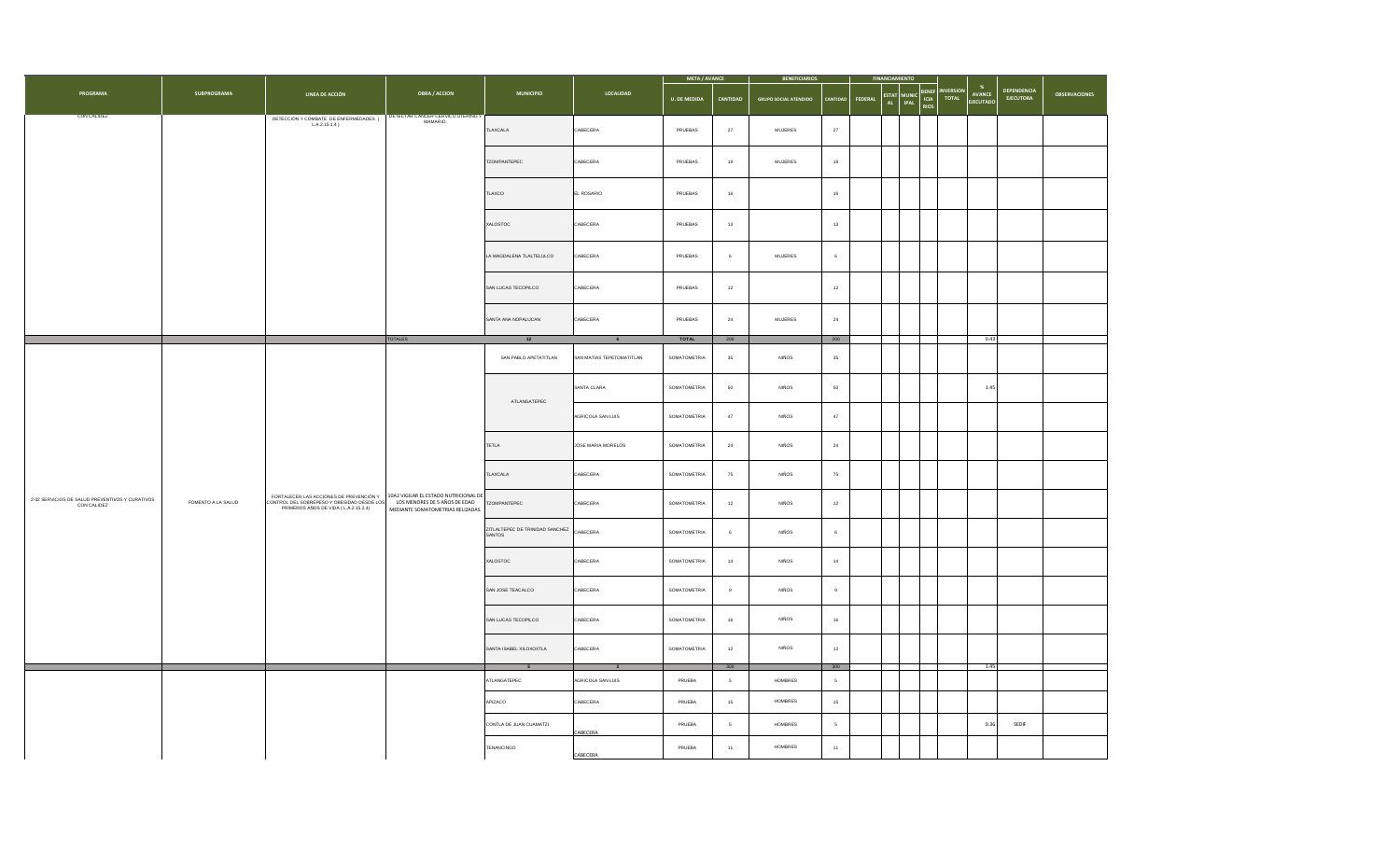|                                                                |                    |                                                                                                                                              |                                                                                                                                                                                                                       |                                                 |                    | <b>META / AVANCE</b> |                         | <b>BENEFICIARIOS</b>         |                               |                            |                                                                     |                                                    |                                        |                      |  |  |  |  |
|----------------------------------------------------------------|--------------------|----------------------------------------------------------------------------------------------------------------------------------------------|-----------------------------------------------------------------------------------------------------------------------------------------------------------------------------------------------------------------------|-------------------------------------------------|--------------------|----------------------|-------------------------|------------------------------|-------------------------------|----------------------------|---------------------------------------------------------------------|----------------------------------------------------|----------------------------------------|----------------------|--|--|--|--|
| PROGRAMA                                                       | <b>SUBPROGRAMA</b> | LINEA DE ACCIÓN                                                                                                                              | <b>OBRA / ACCION</b>                                                                                                                                                                                                  | <b>MUNICIPIO</b>                                | LOCALIDAD          | <b>U. DE MEDIDA</b>  | CANTIDAD                | <b>GRUPO SOCIAL ATENDIDO</b> | <b>FEDERAL</b>                | <b>ESTAT</b><br>IPAL<br>AL | BENEF<br><b>VERSIOI</b><br>MUNIC CIA<br><b>TOTAL</b><br><b>RIOS</b> | $\frac{96}{2}$<br><b>AVANCE</b><br><b>EJECUTAD</b> | <b>DEPENDENCIA</b><br><b>EJECUTORA</b> | <b>OBSERVACIONES</b> |  |  |  |  |
| 2-02 SERVICIOS DE SALUD PREVENTIVOS Y CURATIVOS                | FOMENTO A LA SALUD | FORTALECER LAS ACCIONES PARA LA<br>PREVENCIÓN, DETECCIÓN OPORTUNA Y CONTROL<br>DE LA DIABETES MELLITUS Y SUS                                 | 11A2a REALIZAR PRUEBAS DE DIABETES                                                                                                                                                                                    | ZITLALTEPEC DE TRINIDAD SANCHEZ<br><b>ANTOS</b> | CABECERA           | PRUEBA               | $\overline{7}$          | <b>HOMBRES</b>               | $\overline{7}$                |                            |                                                                     |                                                    |                                        |                      |  |  |  |  |
| CON CALIDEZ                                                    |                    | COMPLICACIONES EN MUJERES (LA 2.15.2.5)                                                                                                      | MELLITUS A (HOMBRES)                                                                                                                                                                                                  | TLAXCO                                          | EL ROSARIO         | PRUEBA               | $\overline{\mathbf{3}}$ | <b>HOMBRES</b>               | $\overline{\mathbf{3}}$       |                            |                                                                     |                                                    |                                        |                      |  |  |  |  |
|                                                                |                    |                                                                                                                                              |                                                                                                                                                                                                                       | XALOSTOC                                        | CABECERA           | PRUEBA               | $\overline{7}$          | HOMBRES                      | $\overline{7}$                |                            |                                                                     |                                                    |                                        |                      |  |  |  |  |
|                                                                |                    |                                                                                                                                              |                                                                                                                                                                                                                       | SAN DAMIAN TEXOLOC                              | CABECERA           | PRUEBA               | 11                      | <b>HOMBRES</b>               | 11                            |                            |                                                                     |                                                    |                                        |                      |  |  |  |  |
|                                                                |                    |                                                                                                                                              |                                                                                                                                                                                                                       | SAN LUCAS TECOPILCO                             | CABECERA           | PRUEBA               | 8                       | HOMBRES                      | 8                             |                            |                                                                     |                                                    |                                        |                      |  |  |  |  |
|                                                                |                    |                                                                                                                                              |                                                                                                                                                                                                                       | SANTA ISABEL XILOXOXTLA                         | CABECERA           | PRUEBA               | $\overline{4}$          | HOMBRES                      | $\boldsymbol{4}$              |                            |                                                                     | 0.36                                               |                                        |                      |  |  |  |  |
|                                                                |                    |                                                                                                                                              | <b>TOTALES</b>                                                                                                                                                                                                        | 10                                              | SAN DIEGO VILLALTA | PRUEBA               | ${\bf 76}$<br>$13\,$    | MUJERES                      | ${\bf 76}$<br>13              |                            |                                                                     |                                                    |                                        |                      |  |  |  |  |
|                                                                |                    |                                                                                                                                              |                                                                                                                                                                                                                       | ATLANGATEPEC                                    | AGRICOLA SAN LUIS  | PRUEBA               | 15                      | <b>MUJERES</b>               | 15                            |                            |                                                                     | 2.52                                               | 1.00                                   |                      |  |  |  |  |
|                                                                |                    |                                                                                                                                              |                                                                                                                                                                                                                       | APIZACO                                         | CABECERA           | PRUEBA               | 15                      | $MUJERES$                    | $15\,$                        |                            |                                                                     |                                                    |                                        |                      |  |  |  |  |
|                                                                |                    |                                                                                                                                              |                                                                                                                                                                                                                       |                                                 |                    |                      |                         | CONTLA DE JUAN CUAMATZI      | CABECERA                      | PRUEBA                     | 18                                                                  | <b>MUJERES</b>                                     | 18                                     |                      |  |  |  |  |
|                                                                |                    |                                                                                                                                              |                                                                                                                                                                                                                       | TENANCINGO                                      | CABECERA           | PRUEBA               | 14                      | <b>MUJERES</b>               | $14\,$<br><b>MUJERES</b><br>9 |                            |                                                                     |                                                    |                                        |                      |  |  |  |  |
|                                                                |                    | FORTALECER LAS ACCIONES PARA LA                                                                                                              |                                                                                                                                                                                                                       | TETLA DE LA SOLIDARIDAD                         | JOSE MARIA MORELOS | PRUEBA               | 9                       |                              |                               |                            |                                                                     |                                                    |                                        |                      |  |  |  |  |
| 2-02 SERVICIOS DE SALUD PREVENTIVOS Y CURATIVOS<br>CON CALIDEZ | FOMENTO A LA SALUD | PREVENCIÓN, DETECCIÓN OPORTUNA Y CONTROL<br>DE LA DIABETES MELLITUS Y SUS<br>COMPLICACIONES EN HOMBRES (L A 2.15.2.5)                        | 11A2b REALIZAR PRUEBAS DE DIABETES<br>MELLITUS A (MUJERES)                                                                                                                                                            | ZITLALTEPEC DE TRINIDAD SANCHEZ CABECERA        |                    | PRUEBA               | 17                      | <b>MUJERES</b>               | $17\,$                        |                            |                                                                     |                                                    |                                        |                      |  |  |  |  |
|                                                                |                    |                                                                                                                                              |                                                                                                                                                                                                                       | TLAXCO                                          | EL ROSARIO         | PRUEBA               | 10                      | MULERES                      | 10                            |                            |                                                                     |                                                    |                                        |                      |  |  |  |  |
|                                                                |                    |                                                                                                                                              |                                                                                                                                                                                                                       |                                                 |                    | XALOSTOC             | CABECERA                | PRUEBA                       | 23                            | <b>MUJERES</b>             | 23                                                                  |                                                    |                                        |                      |  |  |  |  |
|                                                                |                    |                                                                                                                                              |                                                                                                                                                                                                                       |                                                 |                    |                      | SAN DAMIAN TEXOLOC      | CABECERA                     | PRUEBA                        | $\bf 22$                   | $\mathsf{MULERES}\xspace$                                           | $\bf 22$                                           |                                        |                      |  |  |  |  |
|                                                                |                    |                                                                                                                                              |                                                                                                                                                                                                                       | SAN LUCAS TECOPILCO                             | CABECERA           | PRUEBA               | 16                      | <b>MUJERES</b>               | 16                            |                            |                                                                     |                                                    |                                        |                      |  |  |  |  |
|                                                                |                    |                                                                                                                                              |                                                                                                                                                                                                                       | SANTA ISABEL XILOXOXTLA                         | CABECERA           | PRUEBA               | $12\,$                  | $MUJERES$                    | $12\,$                        |                            |                                                                     |                                                    |                                        |                      |  |  |  |  |
|                                                                |                    |                                                                                                                                              | <b>TOTALES</b>                                                                                                                                                                                                        |                                                 | $\overline{4}$     |                      | 184                     |                              | 184                           |                            |                                                                     | 2.52                                               |                                        |                      |  |  |  |  |
|                                                                |                    |                                                                                                                                              |                                                                                                                                                                                                                       | ATLANGATEPEC                                    | SAN DIEGO VILLALTA | MEDICION             | 13                      | POBLACION VULNERABLE         | 13                            |                            |                                                                     |                                                    |                                        |                      |  |  |  |  |
|                                                                |                    |                                                                                                                                              |                                                                                                                                                                                                                       |                                                 | AGRICOLA SAN LUIS  |                      | $\bf{20}$               |                              | $\bf{20}$                     |                            |                                                                     |                                                    |                                        |                      |  |  |  |  |
|                                                                |                    |                                                                                                                                              |                                                                                                                                                                                                                       | APIZACO                                         | ABECERA            | MEDICION             | 30                      | POBLACION VULNERABLE         | 30                            |                            |                                                                     |                                                    |                                        |                      |  |  |  |  |
|                                                                |                    |                                                                                                                                              |                                                                                                                                                                                                                       | CONTLA DE JUAN CUAMATZI                         | CABECERA           | MEDICION             | $^{\rm 23}$             | POBLACION VULNERABLE         | 23                            |                            |                                                                     |                                                    |                                        |                      |  |  |  |  |
|                                                                |                    |                                                                                                                                              |                                                                                                                                                                                                                       | TENANCINGO                                      | CABECERA           | MEDICION             | $\bf 25$                | POBLACION VULNERABLE         | $25\,$                        |                            |                                                                     |                                                    |                                        |                      |  |  |  |  |
|                                                                |                    |                                                                                                                                              |                                                                                                                                                                                                                       | TETLA DE LA SOLIDARIDAD                         | JOSE MARIA MORELOS | <b>MEDICION</b>      | 9                       | POBLACION VULNERABLE         | 9                             |                            |                                                                     |                                                    |                                        |                      |  |  |  |  |
|                                                                |                    |                                                                                                                                              |                                                                                                                                                                                                                       | TLAXCALA                                        | CABECERA           | MEDICION             | 240                     | POBLACION VULNERABLE         | 240                           |                            |                                                                     |                                                    |                                        |                      |  |  |  |  |
| 2-02 SERVICIOS DE SALUD PREVENTIVOS Y CURATIVOS<br>CON CALIDEZ | FOMENTO A LA SALUD | FORTALECER LAS ACCIONES PARA LA<br>PREVENCIÓN, DETECCIÓN OPORTUNA Y CONTROL<br>DE LA DIABETES MELLITUS Y SUS<br>COMPLICACIONES (LA 2.15.2.5) | 12A2 FORTALECER LA PREVENCIÓN DE<br>HIPERTENSIÓN ARTERIAL MEDIANTE LA ZITLALTEPEC DE TRINIDAD SANCHEZ<br>TOMA DE BRESIÓN ARTERIAL MEDIANTE LA SANTOS<br>TOMA DE PRESIÓN ARTERIAL A<br>POBLACIÓN VULNERABLE REALIZADA. |                                                 | CABECERA           | MEDICION             | 24                      | POBLACION VULNERABLE         | $\bf 24$                      |                            |                                                                     |                                                    |                                        |                      |  |  |  |  |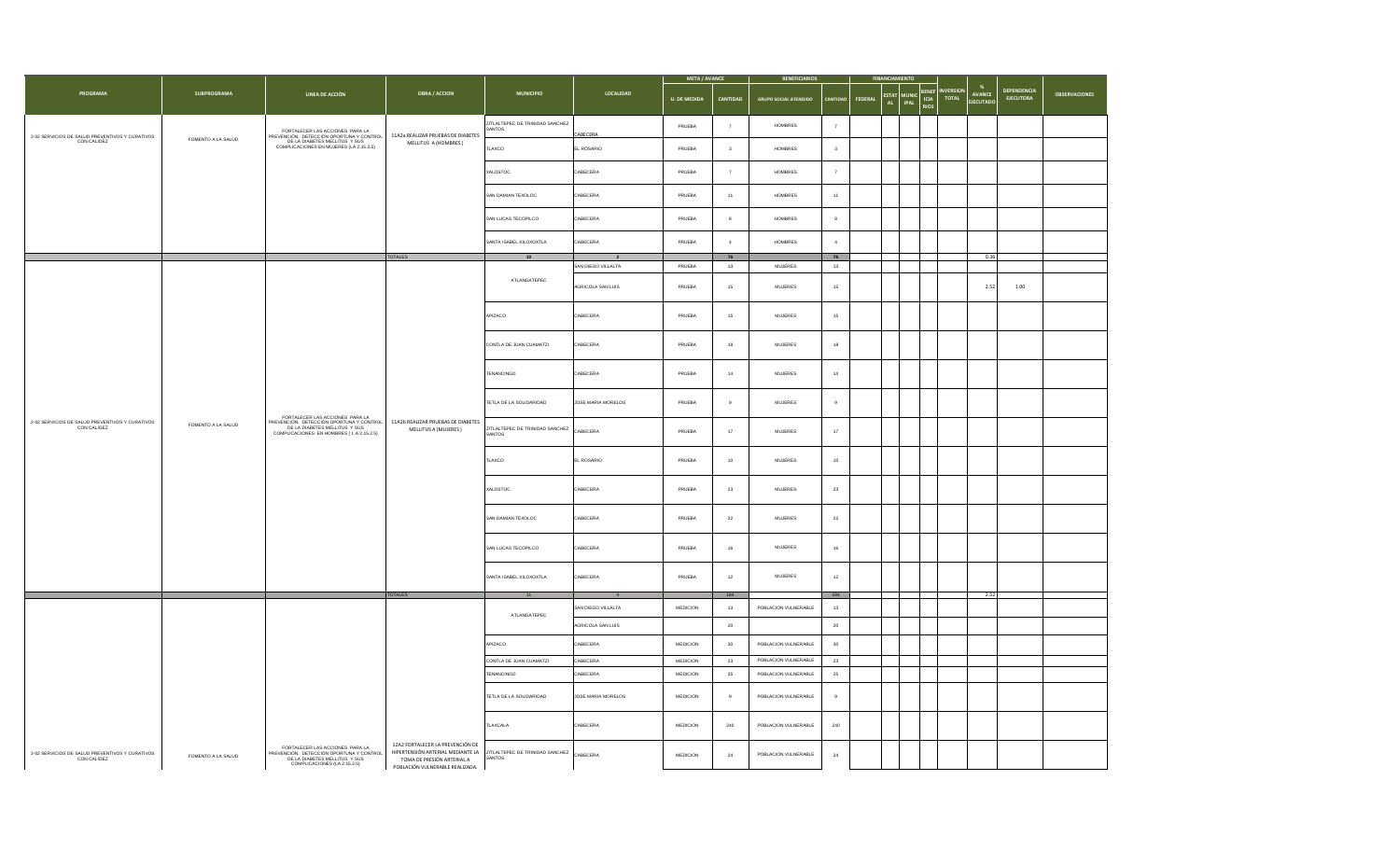|                                                                |                    |                                                                                                                                                                                       |                                                                                                                            |                         |                            | <b>META / AVANCE</b> |                 | <b>BENEFICIARIOS</b>         |                     | <b>FINANCIAMIENTO</b> |                                                               |                                  |                                 |                                 |                      |
|----------------------------------------------------------------|--------------------|---------------------------------------------------------------------------------------------------------------------------------------------------------------------------------------|----------------------------------------------------------------------------------------------------------------------------|-------------------------|----------------------------|----------------------|-----------------|------------------------------|---------------------|-----------------------|---------------------------------------------------------------|----------------------------------|---------------------------------|---------------------------------|----------------------|
| PROGRAMA                                                       | SUBPROGRAMA        | LINEA DE ACCIÓN                                                                                                                                                                       | <b>OBRA / ACCION</b>                                                                                                       | <b>MUNICIPIO</b>        | LOCALIDAD                  | <b>U. DE MEDIDA</b>  | <b>CANTIDAD</b> | <b>GRUPO SOCIAL ATENDIDO</b> | CANTIDAD            | FEDERAL               | <b>BENEF</b><br>ESTAT MUNIC<br>AL IPAL<br><b>ICIA</b><br>RIOS | <b>INVERSION</b><br><b>TOTAL</b> | <b>AVANCE</b><br><b>IFCUTAD</b> | DEPENDENCIA<br><b>EJECUTORA</b> | <b>OBSERVACIONES</b> |
|                                                                |                    |                                                                                                                                                                                       |                                                                                                                            | TLAXCO                  | EL ROSARIO                 | <b>MEDICION</b>      | $13\,$          | POBLACION VULNERABLE         | $13$                |                       |                                                               |                                  |                                 |                                 |                      |
|                                                                |                    |                                                                                                                                                                                       |                                                                                                                            | XALOSTOC                | CABECERA                   | MEDICION             | 30              | POBLACION VULNERABLE         | $30\,$              |                       |                                                               |                                  |                                 |                                 |                      |
|                                                                |                    |                                                                                                                                                                                       |                                                                                                                            | SAN DAMIAN TEXOLOC      | CABECERA                   | MEDICION             | $_{\rm 33}$     | POBLACION VULNERABLE         | $33\,$              |                       |                                                               |                                  |                                 |                                 |                      |
|                                                                |                    |                                                                                                                                                                                       |                                                                                                                            | SAN LUCAS TECOPILCO     | CABECERA                   | MEDICION             | $\bf 24$        | POBLACION VULNERABLE         | $\mathbf{^{24}}$    |                       |                                                               |                                  |                                 |                                 |                      |
|                                                                |                    |                                                                                                                                                                                       |                                                                                                                            | SANTA ISABEL XILOXOXTLA | CABECERA                   | MEDICION             | 16              | POBLACION VULNERABLE         | 16                  |                       |                                                               |                                  |                                 |                                 |                      |
| 2-02 SERVICIOS DE SALUD PREVENTIVOS Y CURATIVOS<br>CON CALIDEZ | FOMENTO A LA SALUD | FORTALECER EL SISTEMA DE VIGILANCIA<br>EPIDEMIOLOGICA Y CONTROL DE ENFERMEDADES<br>EN EL ESTADO (2.15.2.1)                                                                            | 13A3 FORTALECER EL SISTEMA DE<br>VIGILANCIA EPIDEMIOLOGICA CON<br>INFORMES SOBRECASOS NUEVOS DE<br><b>INFERMEDADES</b>     | TLAXCALA                | CABECERA                   | <b>INFORMES</b>      | $500\,$<br>5    |                              | 500<br>$\mathsf{s}$ |                       |                                                               |                                  | $\#$ REF!<br>9.62               | SEDIF<br>SEDIF                  |                      |
|                                                                |                    |                                                                                                                                                                                       |                                                                                                                            |                         |                            |                      | 5 <sup>5</sup>  |                              | $5^{\circ}$         |                       |                                                               |                                  |                                 |                                 |                      |
| 2-02 SERVICIOS DE SALUD PREVENTIVOS Y CURATIVOS<br>CON CALIDEZ | FOMENTO A LA SALUD | FORTALECER LOS PROGRAMAS DE UNIDADES<br>MEDICAS MOVILES PARA AUMENTAR EL ACCESO A<br>SERVICIOS EN ZONAS RURALES PARTICULARMENTE<br>EN COMUNIDADES INDIGENAS Y APARTADAS<br>(2.16.1.6) | 14A3 REALIZAR JORNADAS DE SALUD EN<br>UNIDADES MOVILES CON SERVICIOS<br>INTEGALES EN ZONAS RURALES CON ALTA<br>MARGINACIÓN | TLAXCALA                | CABECERA                   | <b>JORNADAS</b>      | $\overline{0}$  | POBLACION VULNERABLE         | $\circ$             |                       |                                                               |                                  | 0.00                            | SEDIF                           |                      |
|                                                                |                    |                                                                                                                                                                                       |                                                                                                                            | $\bullet$               | $\bullet$                  |                      | $\bullet$       |                              | $\bullet$           |                       |                                                               |                                  | 0.00                            |                                 |                      |
|                                                                |                    |                                                                                                                                                                                       |                                                                                                                            | AMAXAC DE GUERRERO      | CABECERA                   | CONSULTAS            |                 | POBLACION VULNERABLE         | 15                  |                       |                                                               |                                  |                                 |                                 |                      |
|                                                                |                    |                                                                                                                                                                                       |                                                                                                                            | SAN PABLO APETATITLAN   | SAN MATIAS TEPETOMATITLAN  | CONSULTAS            |                 | POBLACION VULNERABLE         | $45\,$              |                       |                                                               |                                  |                                 | SEDIF                           |                      |
|                                                                |                    |                                                                                                                                                                                       |                                                                                                                            | ATLANGATEPEC            | SANTA CLARA                | CONSULTAS            | $\bf 25$        | POBLACION VULNERABLE         | $\bf 25$            |                       |                                                               |                                  | 0.35                            | SEDIF                           |                      |
|                                                                |                    |                                                                                                                                                                                       |                                                                                                                            |                         | AGRICOLA SAN LUIS          | CONSULTAS            | 36              | POBLACION VULNERABLE         | 36                  |                       |                                                               |                                  |                                 |                                 |                      |
|                                                                |                    |                                                                                                                                                                                       |                                                                                                                            | APIZACO                 | CABECERA                   | CONSULTAS            | 13              | POBLACION VULNERABLE         | $13\,$              |                       |                                                               |                                  |                                 | SEDIF                           |                      |
|                                                                |                    |                                                                                                                                                                                       |                                                                                                                            | CALPULALPAN             | CABECERA                   | CONSULTAS            | $\mathbf{8}$    | POBLACION VULNERABLE         | $\,$ 8              |                       |                                                               |                                  |                                 | SEDIF                           |                      |
|                                                                |                    |                                                                                                                                                                                       |                                                                                                                            | EL CARMEN TEQUEXQUITLA  | CABECERA                   | CONSULTAS            | 15              | POBLACION VULNERABLE         | 15                  |                       |                                                               |                                  |                                 | SEDIF                           |                      |
|                                                                |                    |                                                                                                                                                                                       |                                                                                                                            | CHIAUTEMPAN             | SAN BARTOLOME CUAHUIXMATLA | CONSULTAS            | $15\,$          | POBLACION VULNERABLE         | 15                  |                       |                                                               |                                  |                                 | SEDIF                           |                      |
|                                                                |                    |                                                                                                                                                                                       |                                                                                                                            | <b>IXTACUIXTLA</b>      | CABECERA                   | CONSULTAS            | 15              | POBLACION VULNERABLE         | 15                  |                       |                                                               |                                  |                                 | SEDIF                           |                      |
|                                                                |                    |                                                                                                                                                                                       |                                                                                                                            | <b>IXTENCO</b>          | CABECERA                   | CONSULTAS            | 15              | POBLACION VULNERABLE         | 15                  |                       |                                                               |                                  |                                 | SEDIF                           |                      |
|                                                                |                    |                                                                                                                                                                                       |                                                                                                                            |                         |                            |                      |                 |                              |                     |                       |                                                               |                                  |                                 |                                 |                      |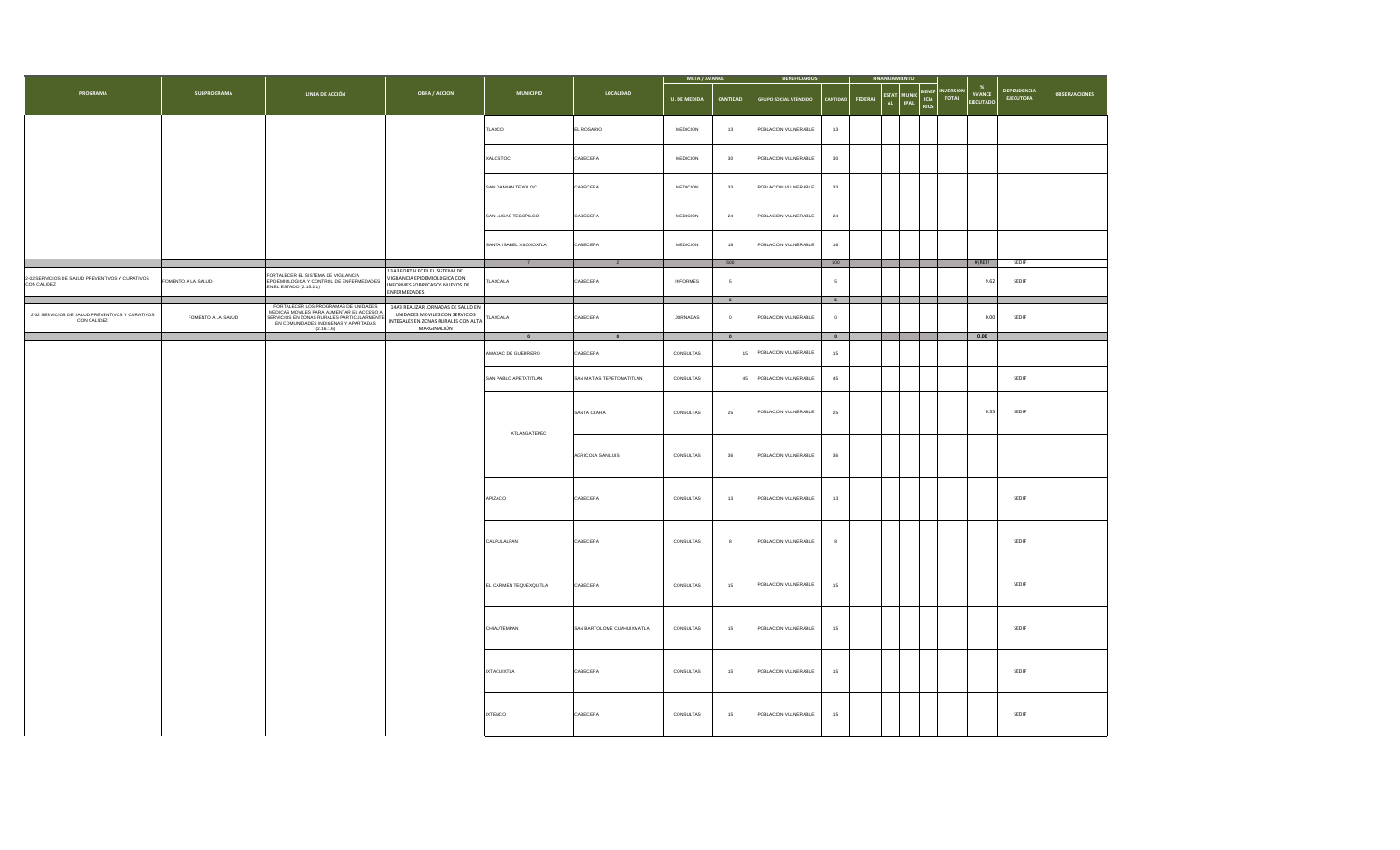|                                                             |                    |                                                                                                                                                                   |                                                                                                                                   |                           |                          | <b>META / AVANCE</b> |                      | <b>BENEFICIARIOS</b>         | <b>FINANCIAMIENTO</b>      |                        |                                                                  |                                                |                                 |                      |
|-------------------------------------------------------------|--------------------|-------------------------------------------------------------------------------------------------------------------------------------------------------------------|-----------------------------------------------------------------------------------------------------------------------------------|---------------------------|--------------------------|----------------------|----------------------|------------------------------|----------------------------|------------------------|------------------------------------------------------------------|------------------------------------------------|---------------------------------|----------------------|
| PROGRAMA                                                    | SUBPROGRAMA        | LINEA DE ACCIÓN                                                                                                                                                   | OBRA / ACCION                                                                                                                     | <b>MUNICIPIO</b>          | LOCALIDAD                | <b>U. DE MEDIDA</b>  | CANTIDAD             | <b>GRUPO SOCIAL ATENDIDO</b> | <b>FEDERAL</b><br>CANTIDAD | ESTAT MUNIC<br>AL IPAL | BENEF<br>ICIA<br><b>INVERSION</b><br><b>TOTAL</b><br><b>RIOS</b> | $\boldsymbol{\%}$<br>AVANCE<br><b>EJECUTAD</b> | <b>DEPENDENCIA</b><br>EJECUTORA | <b>OBSERVACIONES</b> |
|                                                             |                    |                                                                                                                                                                   |                                                                                                                                   | CONTLA DE JUAN CUAMATZI   | CABECERA                 | CONSULTAS            | 21                   | POBLACION VULNERABLE         | $21\,$                     |                        |                                                                  |                                                | SEDIF                           |                      |
|                                                             |                    |                                                                                                                                                                   | CABECERA<br>12<br>TENANCINGO<br>CONSULTAS<br>12<br>POBLACION VULNERABLE                                                           |                           |                          |                      |                      |                              |                            |                        |                                                                  |                                                |                                 |                      |
|                                                             |                    |                                                                                                                                                                   |                                                                                                                                   | <b>TETLA</b>              | JOSE MARIA MORELOS       | CONSULTAS            | 17                   | POBLACION VULNERABLE         | 17                         |                        | SEDIF                                                            |                                                |                                 |                      |
| 2-02 SERVICIOS DE SALUD PREVENTIVOS Y CURATIVOS CON CALIDEZ | FOMENTO A LA SALUD | 15A3 OTORGAR CONSULTA EXTERNA DE<br>MEDICINA GENERAL, ODONTOLOGÍA<br>ATRIBUIBLES A LA ATENCIÓN TARDÍA DE<br>PADECIMIENTOS(LA 2.17.1.3)<br>NUTRICIÓN Y OPTOMETRIA. | ATENDER DE MANERA INTEGRAL Y COORDINADA LA<br>SALUD DE LA POBLACIÓN USUARIA BUSCANDO<br>MINIMIZAR LA INCIDENCIA DE COMPLICACIONES | LAXCALA                   | CABECERA                 | CONSULTAS            | 150                  | POBLACION VULNERABLE         | SEDIF                      |                        |                                                                  |                                                |                                 |                      |
|                                                             |                    |                                                                                                                                                                   | TZOMPANTEPEC                                                                                                                      | CABECERA                  | CONSULTAS                | 20                   | POBLACION VULNERABLE | $20\,$                       |                            |                        |                                                                  | SEDIF                                          |                                 |                      |
|                                                             |                    |                                                                                                                                                                   | ZITLALTEPEC DE TRINIDAD SANCHEZ<br>SANTOS                                                                                         | CABECERA                  | CONSULTAS                | 26                   | POBLACION VULNERABLE | $\sqrt{26}$                  |                            |                        |                                                                  | SEDIF                                          |                                 |                      |
|                                                             |                    |                                                                                                                                                                   |                                                                                                                                   | TLAXCO                    | EL ROSARIO               | CONSULTAS            | $12\,$               | POBLACION VULNERABLE         | $12\,$                     |                        |                                                                  |                                                |                                 |                      |
|                                                             |                    |                                                                                                                                                                   |                                                                                                                                   | TOCATLAN                  | CABECERA                 | CONSULTAS            | $16\,$               | POBLACION VULNERABLE         | 16                         |                        |                                                                  |                                                |                                 |                      |
|                                                             |                    |                                                                                                                                                                   |                                                                                                                                   | TOTOLAC                   | LA CANDELARIA TEOTLALPAN | CONSULTAS            | 10                   | POBLACION VULNERABLE         | 10 <sub>10</sub>           |                        |                                                                  |                                                |                                 |                      |
|                                                             |                    |                                                                                                                                                                   |                                                                                                                                   | XALOSTOC                  | CABECERA                 | CONSULTAS            | 21                   | POBLACION VULNERABLE         | 21                         |                        |                                                                  |                                                |                                 |                      |
|                                                             |                    |                                                                                                                                                                   |                                                                                                                                   | PAPALOTLA DE XICOHTENCATL | CABECERA                 | CONSULTAS            | 16                   | POBLACION VULNERABLE         | $16\,$                     |                        |                                                                  |                                                |                                 |                      |
|                                                             |                    |                                                                                                                                                                   |                                                                                                                                   | LAZARO CARDENAS           | CABECERA                 | CONSULTAS            | 18                   | POBLACION VULNERABLE         | 18                         |                        |                                                                  |                                                |                                 |                      |
|                                                             |                    |                                                                                                                                                                   |                                                                                                                                   | SAN JOSE TEACALCO         | CABECERA                 | CONSULTAS            | 18                   | POBLACION VULNERABLE         | 18                         |                        |                                                                  |                                                |                                 |                      |
|                                                             |                    |                                                                                                                                                                   |                                                                                                                                   | SAN LUCAS TECOPILCO       | CABECERA                 | CONSULTAS            | $10$                 | POBLACION VULNERABLE         | 10 <sub>1</sub>            |                        |                                                                  |                                                |                                 |                      |
|                                                             |                    |                                                                                                                                                                   |                                                                                                                                   | SANTA ANA NOPALUCAN       | CABECERA                 | CONSULTAS            | 16                   | POBLACION VULNERABLE         | 16                         |                        |                                                                  |                                                | SEDIF                           |                      |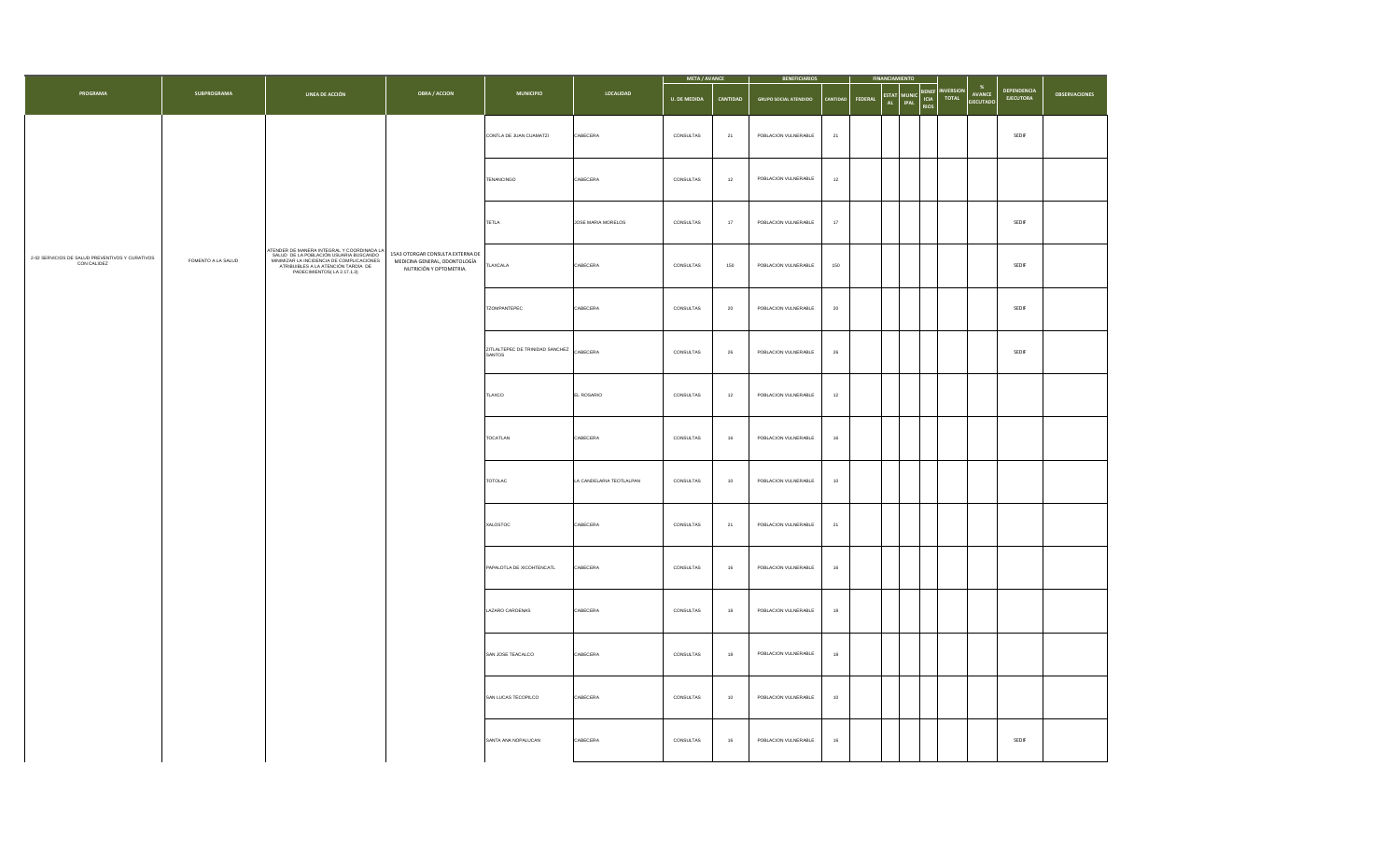|                                                                |                    |                                                                                                                                                                                                                            |                                                         |                         |                                                  |                     |                |                              | <b>META / AVANCE</b> |                | <b>BENEFICIARIOS</b>      |                                             |                                 |                           |                                 |                      |  |  |  |
|----------------------------------------------------------------|--------------------|----------------------------------------------------------------------------------------------------------------------------------------------------------------------------------------------------------------------------|---------------------------------------------------------|-------------------------|--------------------------------------------------|---------------------|----------------|------------------------------|----------------------|----------------|---------------------------|---------------------------------------------|---------------------------------|---------------------------|---------------------------------|----------------------|--|--|--|
| PROGRAMA                                                       | <b>SUBPROGRAMA</b> | LINEA DE ACCIÓN                                                                                                                                                                                                            | <b>OBRA / ACCION</b>                                    | <b>MUNICIPIO</b>        | LOCALIDAD                                        | <b>U. DE MEDIDA</b> | CANTIDAD       | <b>GRUPO SOCIAL ATENDIDO</b> | ANTIDA               | <b>FEDERAL</b> | <b>ESTAT MUNIC</b><br>AL. | BENEF<br>ICIA<br><b>IPAL</b><br><b>RIOS</b> | <b>NVERSION</b><br><b>TOTAL</b> | AVANCE<br><b>EJECUTAD</b> | <b>DEPENDENCIA</b><br>EJECUTORA | <b>OBSERVACIONES</b> |  |  |  |
|                                                                |                    |                                                                                                                                                                                                                            |                                                         | SANTA ISABEL XILOXOXTLA | CABECERA                                         | CONSULTAS           | $15\,$         | POBLACION VULNERABLE         | $15\,$               |                |                           |                                             |                                 |                           | SEDIF                           |                      |  |  |  |
|                                                                |                    |                                                                                                                                                                                                                            |                                                         | 14                      |                                                  |                     | 600            |                              | 600                  |                |                           |                                             |                                 |                           |                                 |                      |  |  |  |
|                                                                |                    |                                                                                                                                                                                                                            |                                                         | APIZACO                 | CABECERA                                         | SESIONES            |                | ADULTOS MAYORES              | 50                   |                |                           |                                             |                                 | 1.59                      | SEDIF                           |                      |  |  |  |
|                                                                |                    |                                                                                                                                                                                                                            |                                                         |                         | CABECERA                                         | SESIONES            |                | ADULTOS MAYORES              | 32                   |                |                           |                                             |                                 | 1.02                      | SEDIF                           |                      |  |  |  |
|                                                                |                    |                                                                                                                                                                                                                            |                                                         |                         | SAN MATEO                                        | SESIONES            | $\overline{7}$ | ADULTOS MAYORES              | 19                   |                |                           |                                             |                                 |                           | SEDIF                           |                      |  |  |  |
|                                                                |                    |                                                                                                                                                                                                                            |                                                         |                         | <b>CUAHULA</b>                                   | SESIONES            | $\overline{z}$ | ADULTOS MAYORES              | 15                   |                |                           |                                             |                                 |                           | SEDIF                           |                      |  |  |  |
|                                                                |                    |                                                                                                                                                                                                                            |                                                         | CALPULALPAN             | SAN CRISTOBAL                                    | SESIONES            | $\overline{7}$ | ADULTOS MAYORES              | $\mathbf{q}$         |                |                           |                                             |                                 |                           | SEDIF                           |                      |  |  |  |
|                                                                |                    |                                                                                                                                                                                                                            | SESIONES<br>SAN FELIPE<br>$\overline{z}$                | ADULTOS MAYORES         | 10 <sup>10</sup>                                 |                     |                |                              |                      |                | SEDIF                     |                                             |                                 |                           |                                 |                      |  |  |  |
|                                                                |                    |                                                                                                                                                                                                                            |                                                         |                         | SESIONES<br>GUSTAVO DIAZ ORDAZ<br>$\overline{7}$ | ADULTOS MAYORES     | 13             |                              |                      |                |                           |                                             | SEDIF                           |                           |                                 |                      |  |  |  |
|                                                                |                    |                                                                                                                                                                                                                            | ADULTOS MAYORES<br>SESIONES<br>MAZAPA<br>$\overline{7}$ | 10 <sup>10</sup>        |                                                  |                     |                |                              |                      | SEDIF          |                           |                                             |                                 |                           |                                 |                      |  |  |  |
|                                                                |                    |                                                                                                                                                                                                                            |                                                         |                         | <b>GUADALUPE IXCOTLA</b>                         | SESIONES            | $\overline{7}$ | ADULTOS MAYORES              | 32                   |                |                           |                                             |                                 | 1.02                      | SEDIF                           |                      |  |  |  |
|                                                                |                    |                                                                                                                                                                                                                            |                                                         |                         | COL. INDUSTRIAL                                  | SESIONES            |                | ADULTOS MAYORES              | 23                   |                |                           |                                             |                                 | 0.73                      | SEDIF                           |                      |  |  |  |
|                                                                |                    |                                                                                                                                                                                                                            |                                                         | CHIAUTEMPAN             | TETELA                                           | SESIONES            | $\overline{7}$ | ADULTOS MAYORES              | 39                   |                |                           |                                             |                                 | 1.24                      | SEDIF                           |                      |  |  |  |
|                                                                |                    |                                                                                                                                                                                                                            | SESIONES<br>ADULTOS MAYORES<br>UNIDAD SANTA CRUZ<br>12  |                         |                                                  |                     | 0.38           | SEDIF                        |                      |                |                           |                                             |                                 |                           |                                 |                      |  |  |  |
|                                                                |                    |                                                                                                                                                                                                                            |                                                         |                         | PANZACOLA                                        | SESIONES            | $\overline{7}$ | ADULTOS MAYORES<br>17        | 0.54                 | SEDIF          |                           |                                             |                                 |                           |                                 |                      |  |  |  |
|                                                                |                    |                                                                                                                                                                                                                            |                                                         |                         | TLALCOAPAN                                       | SESIONES            |                | ADULTOS MAYORES              | $20\,$               |                |                           |                                             |                                 | 0.64                      | SEDIF                           |                      |  |  |  |
|                                                                |                    |                                                                                                                                                                                                                            |                                                         |                         | CABECERA                                         | SESIONES            | $\overline{7}$ | ADULTOS MAYORES              | 13                   |                |                           |                                             |                                 | 0.41                      | SEDIF                           |                      |  |  |  |
|                                                                |                    |                                                                                                                                                                                                                            |                                                         | MUÑOZ DE DOMINGO ARENAS | CUAMATZINGO                                      | SESIONES            | 8              | ADULTOS MAYORES              | $\mathbf{9}$         |                |                           |                                             |                                 | 0.29                      | SEDIF                           |                      |  |  |  |
|                                                                |                    |                                                                                                                                                                                                                            |                                                         |                         | GUADALUPE CUAHUTEMOC                             | SESIONES            | $\overline{7}$ | ADULTOS MAYORES              | 6                    |                |                           |                                             |                                 | 0.19                      | SEDIF                           |                      |  |  |  |
| 2-02 SERVICIOS DE SALUD PREVENTIVOS Y CURATIVOS<br>CON CALIDEZ | FOMENTO A LA SALUD | FORTALECER LOS PROGRAMAS DE ATENCIÓN 16A4 REALIZAR JORNADAS DE SALUD EN INTEGRAL A LA SALUD DEL ADILITO MAYOR CON 1<br>INTEGRAL A LA SALUD DEL ADILITO MAYOR CON 10 UNIDADES MOVILES CON SERVICIOS<br>SOCIAL (LA 2.18.3.4) | MARGINACIÓN                                             | <b>IXTENCO</b>          | CABECERA                                         | SESIONES            | $\overline{7}$ | ADULTOS MAYORES              | 21                   |                |                           |                                             |                                 | 0.67                      | SEDIF                           |                      |  |  |  |
|                                                                |                    |                                                                                                                                                                                                                            |                                                         | CONTLA DE JUAN CUAMATZI | SEGUNDA SECCIÓN                                  | SESIONES            | $\overline{7}$ | ADULTOS MAYORES              | 15                   |                |                           |                                             |                                 | 0.48                      | SEDIF                           |                      |  |  |  |
|                                                                |                    |                                                                                                                                                                                                                            |                                                         |                         | CABECERA                                         | SESIONES            | $\overline{7}$ | ADULTOS MAYORES              | $30\,$               |                |                           |                                             |                                 | 0.96                      | SEDIF                           |                      |  |  |  |
|                                                                |                    |                                                                                                                                                                                                                            |                                                         | TETLA DE LA SOLIDARIDAD | CAPULAC                                          |                     | $\mathbf{a}$   | ADULTOS MAYORES              | 11                   |                |                           |                                             |                                 | 0.35                      |                                 |                      |  |  |  |
|                                                                |                    |                                                                                                                                                                                                                            |                                                         |                         | SANTA FE LA TROJE                                |                     | $\overline{7}$ | ADULTOS MAYORES              | 13                   |                |                           |                                             |                                 | 0.41                      |                                 |                      |  |  |  |
|                                                                |                    |                                                                                                                                                                                                                            |                                                         | SAN LUIS TEOLOCHOLCO    | CABECERA                                         |                     | $\overline{7}$ | ADULTOS MAYORES              | 36                   |                |                           |                                             |                                 | 1.15                      |                                 |                      |  |  |  |
|                                                                |                    |                                                                                                                                                                                                                            |                                                         |                         | SAN HIPOLITO CHIMALPA                            | SESIONES            | 8              | ADULTOS MAYORES              | 10                   |                |                           |                                             |                                 | 0.32                      | SEDIF                           |                      |  |  |  |
|                                                                |                    |                                                                                                                                                                                                                            |                                                         |                         | SAN GABRIEL CUAHUTLA                             | SESIONES            |                | ADULTOS MAYORES              | 10                   |                |                           |                                             |                                 | 0.32                      | SEDIF                           |                      |  |  |  |
|                                                                |                    |                                                                                                                                                                                                                            |                                                         | TLAXCALA                | SAN GABRIEL CUAHUTLA                             | SESIONES            | $\overline{7}$ | ADULTOS MAYORES              | 20                   |                |                           |                                             |                                 | 0.64                      | SEDIF                           |                      |  |  |  |